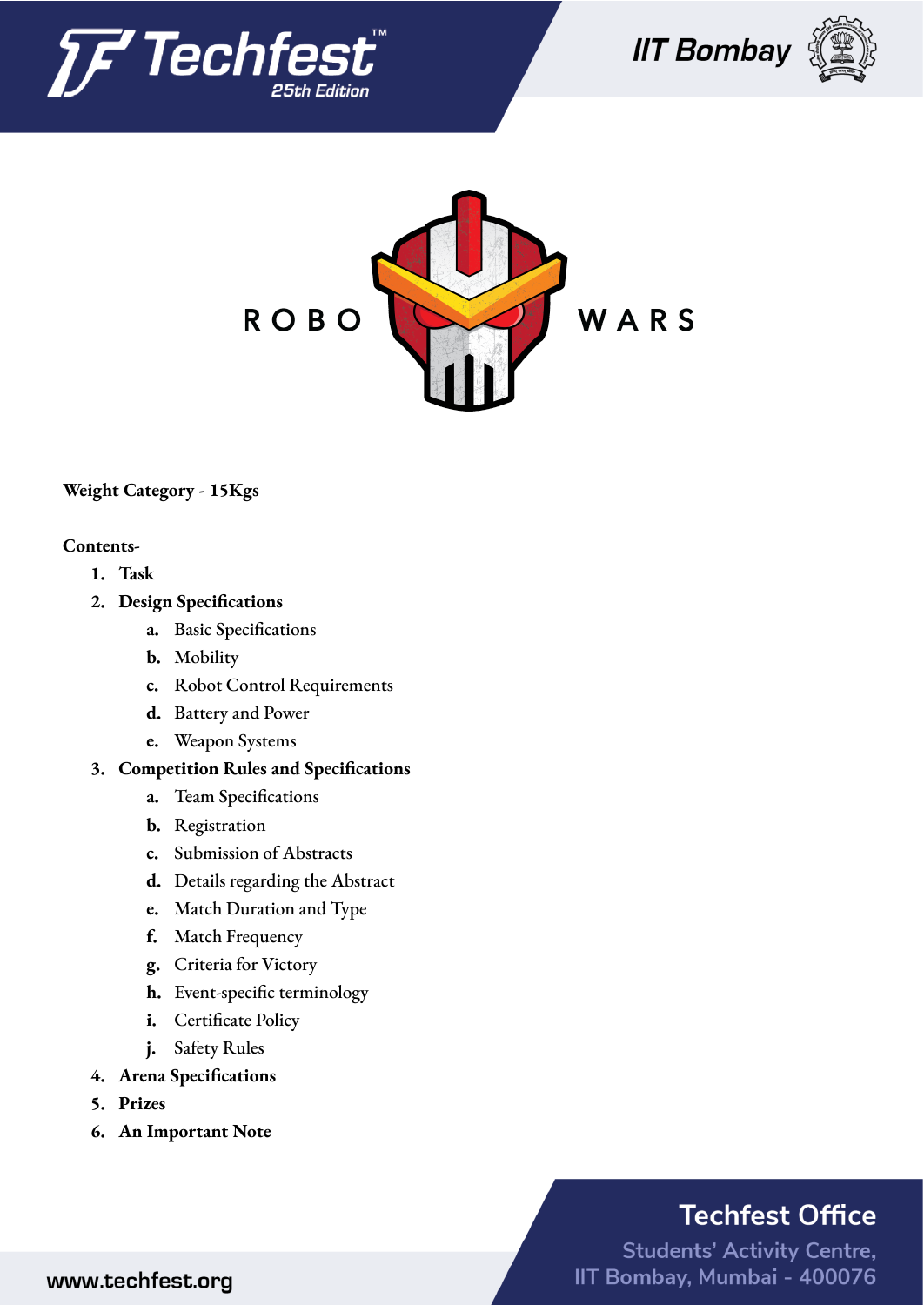





## **1. TASK**

Design and construct a remote-controlled robot capable of fighting a tournament against another robot(s).

### **2. DESIGN SPECIFICATIONS**

### **A. Specifications:**

- **1.** There will be no restrictions on the dimensions of the bot.
- **2.** The weight of the machine should not exceed **15 Kgs (33.07 Lbs)**. All batteries should be on board. The weight of the remote controller will not be counted.
- **3.** A bot can be in a "Cluster Bot" formation. Each bot must meet the requirements described in this problem statement. The total weight of all the bots and the dimensions of the combination of bots must satisfy the above two points.
- **4. Robots with pneumatic or hydraulic mechanisms or electric lifters are allowed.**
- **5. Only active weapon bots are allowed.**

### **B. Mobility:**

All robots must have easily visible and controlled mobility in order to compete. Methods of mobility include:

- **1.** Rolling (wheels, tracks or the whole robot).
- **2.** Non-wheeled: non-wheeled robots have no rolling elements in contact with the floor and no continuous rolling or cam operated motion in contact with the floor, either directly or via a linkage, but are not true walkers as defined below. Motion is "continuous" if continuous operation of the drive motor(s) produces continuous motion of the robot. Linear-actuated legs and novel non-wheeled drive systems are also allowed under this category.
- **3.** Manually operated jumping and hopping are allowed. However, the maximum height of any part of the machine should not exceed 3ft during any stage of its jumping/hopping and any damage caused due to this mechanism is solely the responsibility of the team.

## *Mobility methods that are NOT allowed:*

- **1.** Flying (using airfoil, helium balloons, ornithopters, etc.) is not allowed.
- **2.** The robots should not secure itself on the ring surface by using suction cups, diaphragms, sticky treads, glue or other such devices.

# **Techfest Office**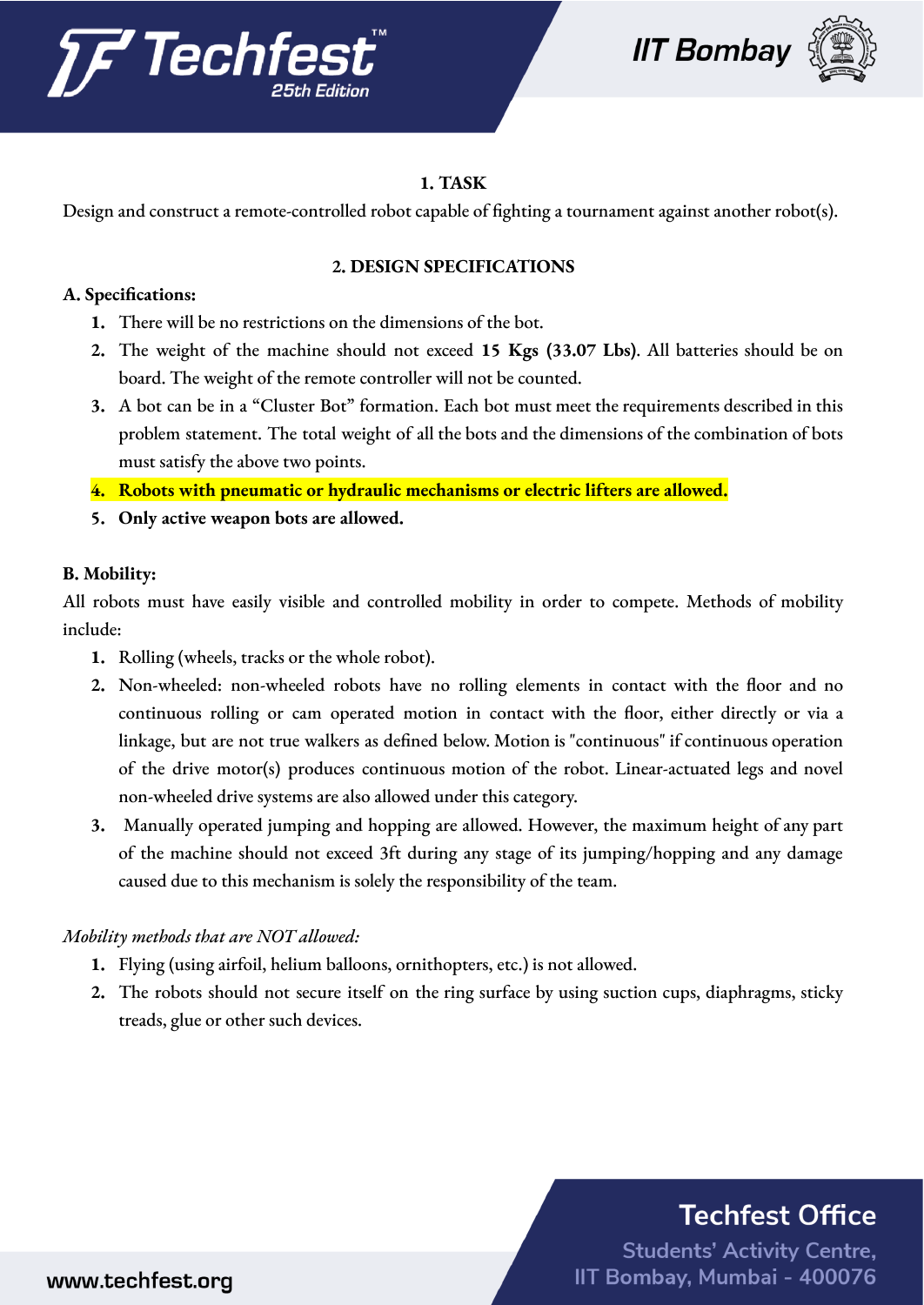



### **C. Robot Control Requirements:**

- **1.** The robot must be controlled only through a wireless remote, while all power supply must be on board.
- **2.** Control must be exhibited over all of its functions and positions. Although autonomous functions within the bot are acceptable, the controller must be able to remotely disable or override these functions at any time. Note that any damage due to this function is the responsibility of the team, and there must compulsorily be a manual emergency stop (E-stop) function that can be controlled from the radio controller to manually override this autonomous function in case of emergency.
- **3.** There should be binding capability between transmitters and receivers and they must be able to connect between polycarbonate (20mm), metal bars and barriers. Only the remotes with such facility will be allowed.
- **4.** The team must have an at least four-frequency wireless remote-control circuit or two dual control circuits which may be interchanged before the start of the race to avoid frequency interference with other teams. Cases of any interference in the wireless systems will not be considered for rematch or results.
- **5.** Remote control systems from toys may be used. Remote control systems available in the market may also be used, while nonstandard or self-made remote-control systems can be used only after approval from the organizers.
- **6.** The team should pair up the wireless remote with the machine before putting it into the arena. No extra time will be provided for this once the machines are put inside the arena, and not connecting the remote with the machine prior to that may attract a penalty on the team.

### **D. Battery and Power:**

- **1.** The machine must be powered electrically. Use of an IC engine in any form is not allowed. Onboard batteries must be sealed, immobilized-electrolyte types (such as gel cells, lithium, NiCad, NiMH, or dry cells).
- **2.** The electric voltage between any 2 points on the machine should not exceed 36V DC at any point in time. Participants will have to bring their own converters for standard power supply according to Indian standards. (A detailed document regarding battery specifications and rules is uploaded in the help section on the Robowars website)
- **3.** Participants must protect the battery terminals from a direct short and causing a battery fire, failure to do so will cause direct disqualification.
- **4.** Use of damaged, non-leak proof batteries may lead to disqualification.
- **5.** Special care should be taken to protect the onboard batteries. If the judges find that the battery is insufficiently protected, the team will be disqualified immediately.

# **Techfest Office**

**Students' Activity Centre,** IIT Bombay, Mumbai - 400076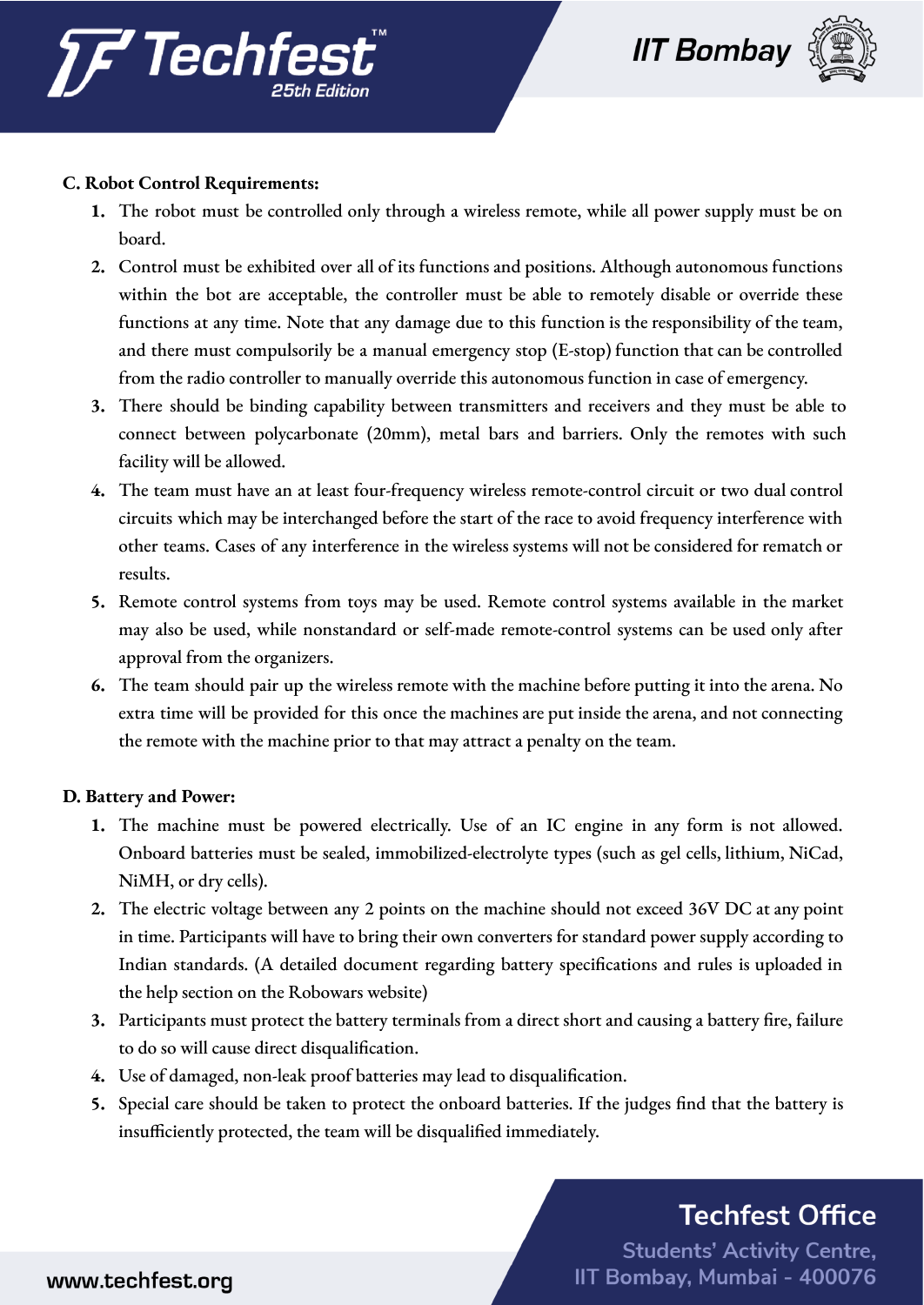



- **6.** Change of battery will not be allowed during the match.
- **7.** Only bots with onboard batteries will be allowed.
- **8.** The supply from the battery to all the weapons and power systems should qualify the following fail-safes:
	- **a.** A manual disconnect (switch) that can be turned off without harming the person doing it, i.e. No body parts or weapons should come in the way of the switch.
	- **b.** Manual emergency stop that can be triggered through the radio controller

The teams are suggested to have at least one extra battery ready and charged up during competition so that on advancing to the next level, they won't have to wait or suffer due to the uncharged battery (Refer section *"Match Frequency"). If teams do not show up during their allotted slot, they will be disqualified.*

### **E. Weapon Systems:**

- **1.** Robots can have any kind of magnetic weapons, cutters, flippers, saws, lifting devices, spinning hammers etc. (if they qualify the criteria mentioned below) as weapons.
- **2.** Following weapons cannot be used:
	- a. Liquid projectiles (Foam, liquefied gases)
	- b. Any kinds of inflammable liquids
	- c. Weapons causing invisible damage (Electrical weapons, RF jamming weapons and others).
- **3.** Only active weapon bots are allowed (sumo bots are not allowed).

### **3. COMPETITION RULES AND SPECIFICATIONS**

### **A. Team Specifications:**

- **1.** Any team can participate in International Robowars, Techfest. A team may consist of a maximum of 3 participants. These participants can be from the same or different institutes.
- **2.** *Team Name*: Every team must have a unique name. Techfest Organizers reserve the right to reject entries from any team whose name it deems inappropriate, offensive or conflicting. Organizers must be notified if a team's name has been changed.
- **3.** *Team Representativ*e: Each team must specify their team representative (leader) at the time of registration on the website. All the important communications between Techfest Organizers and the registered teams will be done through their team representative. The team representative must submit valid contact details (phone no., email ID etc.) at the time of registration.

## **Techfest Office**

**Students' Activity Centre,** IIT Bombay, Mumbai - 400076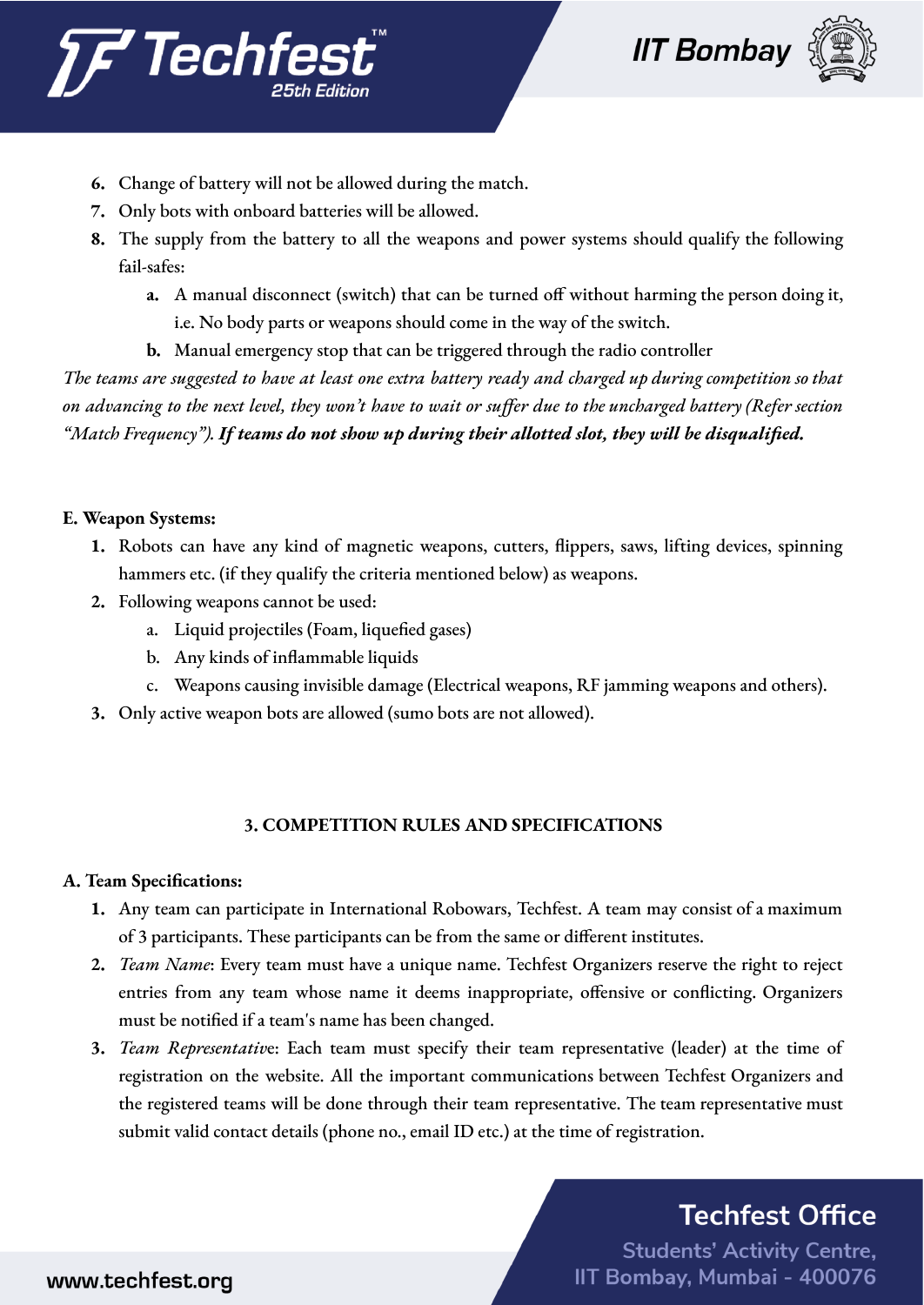



**NOTE:** During any kind of conversation, registration, communication, emails or submissions the team must identify themselves by their **Team ID** only provided at the time of registration and not by your team name. Please **DO NOT** use your team name as your identification in any kind of communication with us.

### **B. Registration:**

Start preparing your bots for the competition. A mail will be sent when the registration portal goes live.

Since there might be updates to the Problem Statement (See the closing section "Important Note"), Techfest organizers will make sure that the registrants are informed about any updates through email/SMS.

### **C. Submission of Abstract:**

Participants have to submit a portfolio of their machine, consisting of a written abstract and a video of the working model before the competition. This portfolio will be used to seed teams for the competition. Only the shortlisted teams will be eligible to participate in 'Robowars' at Techfest 2021-22. The teams are required to submit an abstract online, emailing us the soft copy in .pdf format, along with a video of your robot at **[bhavishya@techfest.org](mailto:bhavishya@techfest.org)** with the subject "Robowars <Team ID> Abstract". The body should contain the name and contact details of Team Leader along with the abstract (both written and video). Offline submissions won't be entertained. The last date for portfolio submission is **22nd March 2022**.

### **D. Details regarding the abstract:**

(This section pertains to the general abstract to be submitted by every team)

### *Written Abstract:*

- **1.** The weapon systems and power supply method must be explained in detail, along with proper diagrams and pictures.
- **2.** The functioning of wireless remote or any other wireless module used for wireless remote, and its frequency, must be explained in detail.
- **3.** A description of any unusual advantageous mechanism used must be given. The specifications of all the components used, including motors, suspension springs, remote controller, wires, battery etc. have to be mentioned.

# **Techfest Office**

**Students' Activity Centre,** IIT Bombay, Mumbai - 400076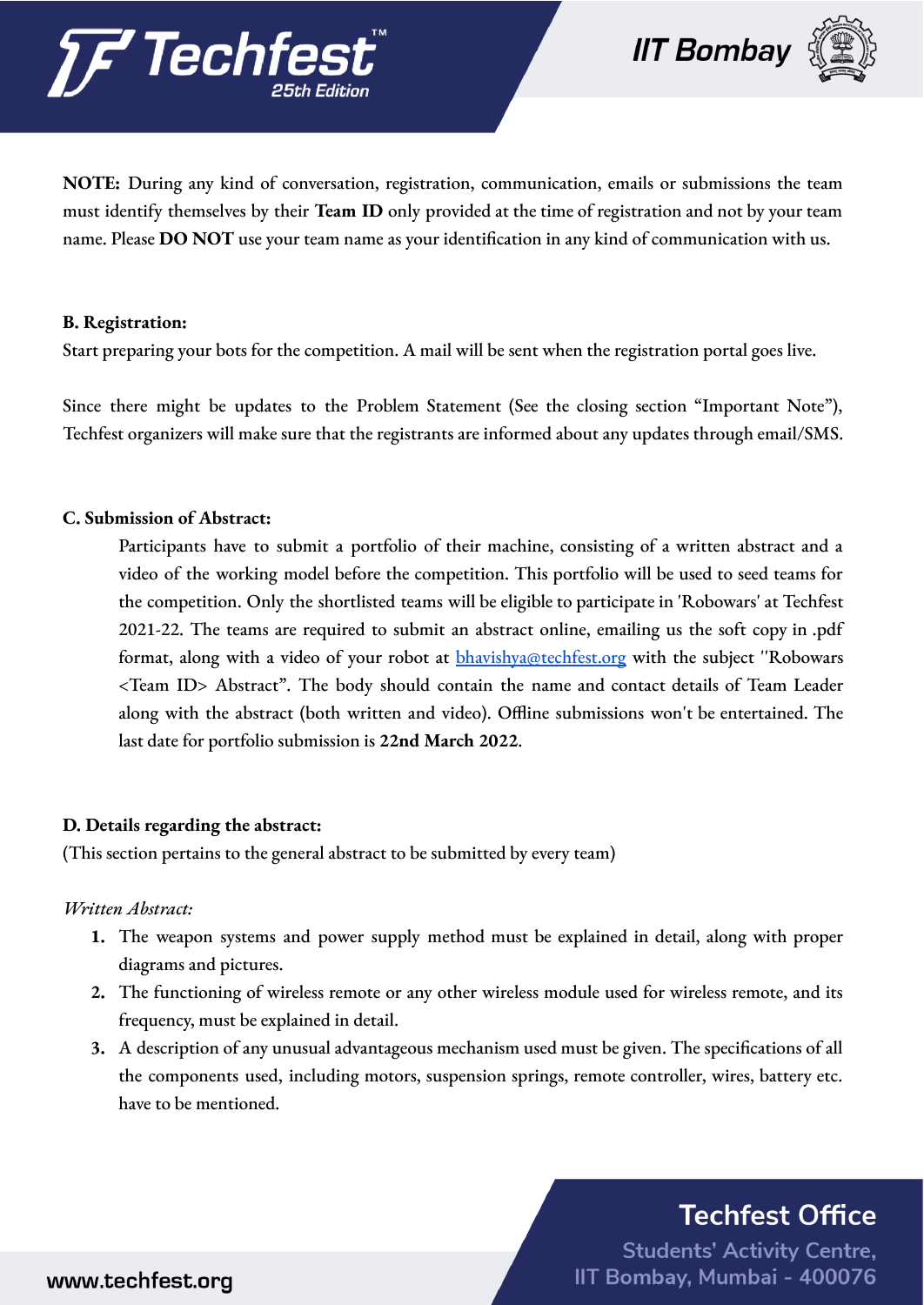



- **4.** You can email the portfolio minus the video and send the video later, thus making sure that at least the abstract of your portfolio reaches us before the deadline. An email will be sent to the team leader confirming the receipt of the entry. Each team must make an online submission only by email. In the case of multiple submissions, only the first submission will be used for judging purposes.
- **5.** All submissions must be made online before the deadline.
- **6.** Soft copy of the permission regarding pneumatics and hydraulics capacity must be mailed to us before the deadline. A hard copy of the permission must be brought with you to the competition. Teams failing to do any of this (soft copy submission and hard copy presence), will not be allowed to participate.
- **7.** Deadline for submission of abstracts is 22nd March 2022. Further instructions for abstract submission will be sent by mail only to registered participants.

*Video Abstract:*

- **1.** The video should be of at least 1 minute with the unedited clip showing the machine performance to the fullest. All destructive mechanism(s) being used must be shown with their working. We may demand another clip at a later stage from the participants who qualify Round one. Instructions for the same will be sent by mail to such participants. The last date for submission for the first video is 22nd March 2022.
- **2.** Participants are not required to explain the mechanisms in the video. All portfolios will be used strictly for seeding purposes. The elimination procedure will be objective and the evaluation of every participant will be published on the website. Techfest assures total privacy of the material submitted to us. The portfolio of your machine will be helpful in the future as evidence of your hard work along with determining your position for the competition. Hence, please pay adequate attention to it.

All submissions must be made online before the deadline.

**NOTE:** Please note that this video abstract will not be the sole criteria for selection of your robot to perform at International Robowars, Techfest 2021-22. Judges will go very thoroughly over the video and written abstracts and then shortlist the robots which would be allowed to perform in the competition. The portfolio is meant to assess the efforts put in by the participants. Thus, even if you are not able to meet the requirements asked in the portfolio, please send us the portfolios based on the current state of your machine before the deadline. That is, even if your machine is incomplete, please send the portfolios anyway, instead of not sending them or sending them late.

## **Techfest Office**

**Students' Activity Centre,** IIT Bombay, Mumbai - 400076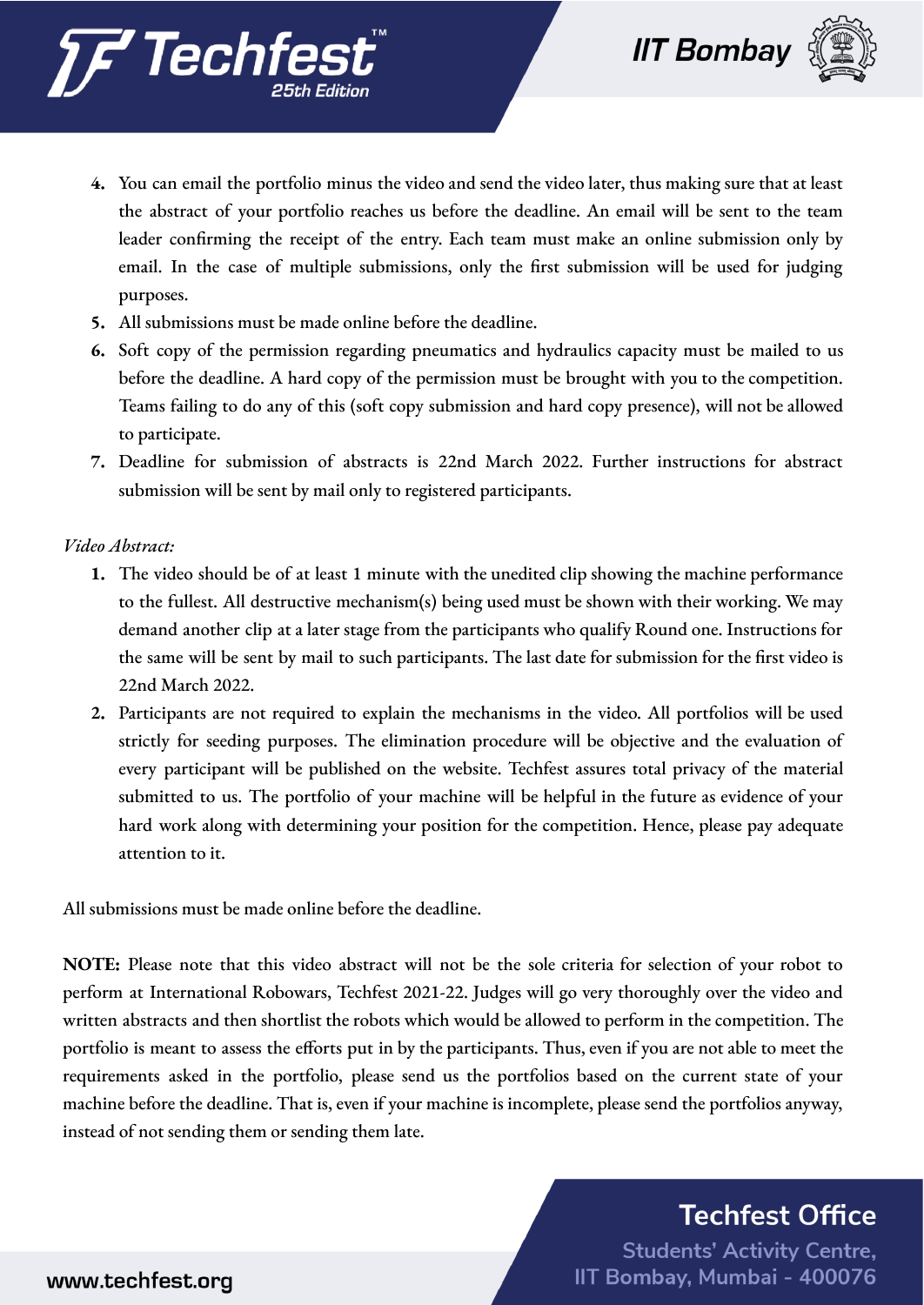



### **E. Match Duration and Type:**

Matches will consist of 3 minutes of active fight time exclusive of any time-outs. Hence, it is not binding but advisable to keep battery capacity, power usage and machine defences such that they can sustain a 3 minute fight.

The matches can be of the following types:

- **1.** *Match:* A regular 1-on-1 combat between 2 robots
- **2.** *Rumble:* A combat between more than 2 robots simultaneously

### *Royal Rumble Match:*

A 6-bot royal rumble match will be held between the defeated semifinalists to determine the 4th position.

A detailed document of rules regarding the format and rules to be followed during the event days shall be uploaded later, and the participants will be informed.

### **F. Match Frequency:**

A team is allowed to prepare for the next match for a period of 30 minutes. This time is calculated from the time the robot leaves the post-match staging area of its previous match. If the team fails to return with the robot ready to the pre-match staging area when called after the allotted time, the team may be forced to forfeit. It is recommended that any routine maintenance (i.e. battery charging) should be capable of being performed well within this time period, or backup should be kept. In extreme cases, the 30-minute time period may be lengthened at the discretion of the event organizers.

### **G. Criteria for victory:**

- 1. A robot is declared victorious if its opponent is immobilized.
- 2. A robot will be declared immobile if it cannot display the linear motion of at least one inch in a time period of 10 seconds. A bot with one side of its drivetrain disabled will not be counted out if it can demonstrate some degree of controlled movement. In case both the robots remain mobile after the end of the round, the winner will be decided subjectively.
- 3. A robot that is deemed unsafe by the judges after the match has begun will be disqualified and therefore declared the loser. The match will be immediately halted and the opponent will be awarded a win.
- 4. If a robot is thrown out of the arena the match will be stopped immediately, and the robot inside the arena will automatically be declared as the winner.

## **Techfest Office**

**Students' Activity Centre,** IIT Bombay, Mumbai - 400076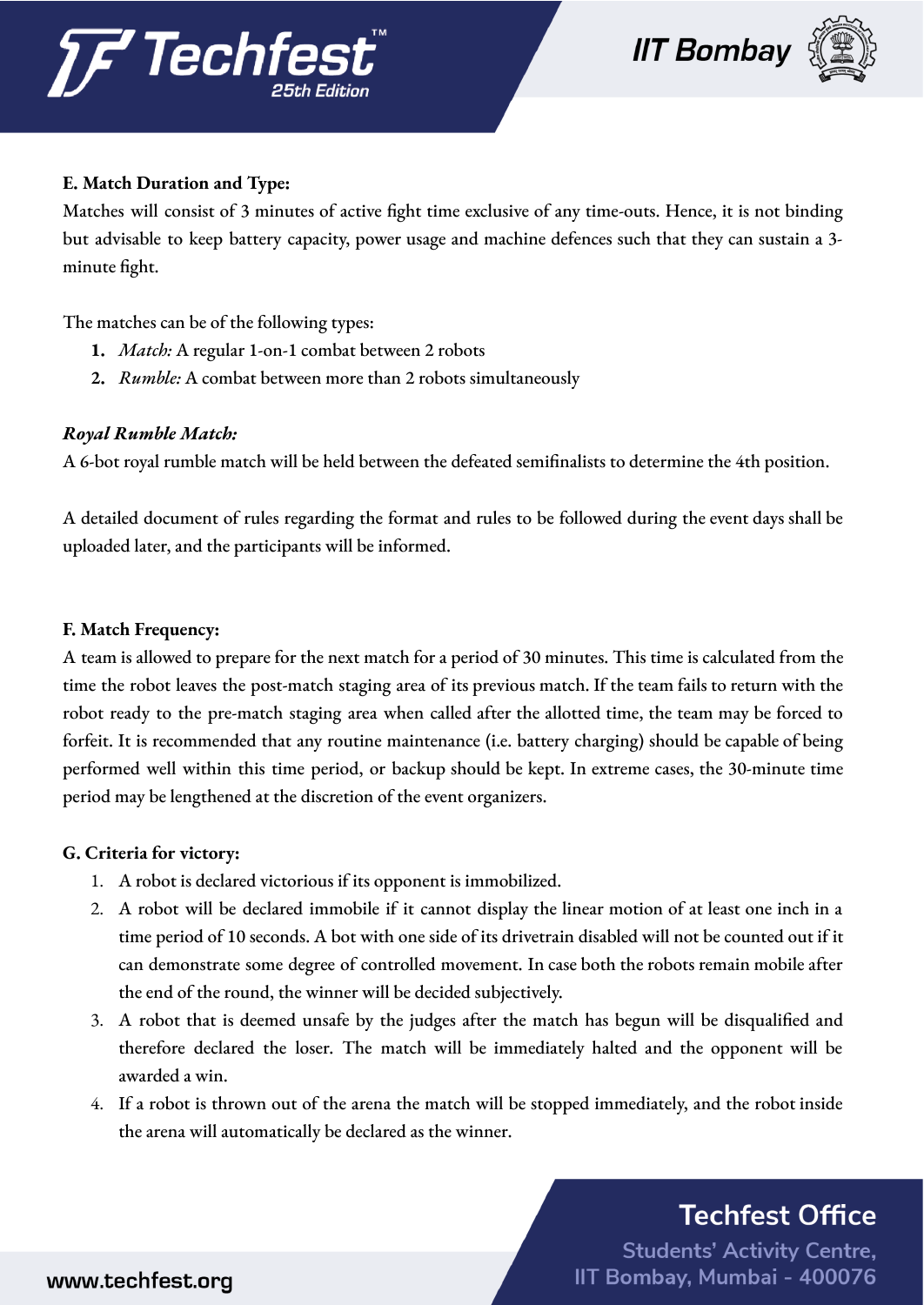





- **5.** Points will be given on the basis of aggression, damage and control.
	- a. Aggression: Aggression is judged by the frequency, severity, boldness and effectiveness of attacks deliberately initiated by the robot against its opponent. If a robot appears to have accidentally attacked an opponent, that act will not be considered when judging for aggression.
	- b. Control: Control is judged in terms of the ability to attack an opponent at its weakest point, using weapons in the most effective way, and minimizing the damage caused by the opponent.
	- c. Damage: Through deliberate action, a robot either directly or indirectly reduces the functionality, effectiveness or defensibility of an opponent Damage is not considered relevant if a robot inadvertently harms itself. Also, if a pressure vessel or a rapidly spinning device on a robot fragments, any damage to the opponent will not be considered "deliberate".

**NOTE:** A robot winning in a round against its opponent doesn't guarantee its entrance into the next round. If the judges found the winner robot incompetent to enter into the next round, it may get disqualified. Judges can disqualify both the robots of a match from advancing to the next round. All the decisions taken by the judge will be final and binding to all. Any queries afterwards will not be entertained.

### **H. Event Specific Terminology:**

- **1.** Disabled: A robot is not functioning correctly due to either an internal malfunction or contact with the opposing robot or Arena Hazard.
- **2.** Disqualification: A robot is no longer permitted to compete in the current Robowars tournament.
- **3.** Immobilized: In the judges' opinion, a robot is not responsive for a specified period of time.
- **4.** Knockout: Occurs when the attack or deliberate actions of one robot causes its opponent to become immobilized.
- **5.** Lifting: Occurs when one robot controls an opponent's translational motion by lifting the drive mechanism of the opponent off of the Arena floor.
- **6.** No Contact: Neither robot makes contact with the other for a specified period of time.
- **7.** Pinning: Occurs when one robot, through sheer force, holds an opponent stationary in order to immobilize it.
- **8.** Radio Interference: Refers to a situation where at least one robot becomes unresponsive or non-controllable due to the effect of the other robot's remote-control signal.
- **9.** Non-Responsive: In the judges' opinion, the robot cannot display some kind of controlled translational movement along the arena floor.

# **Techfest Office**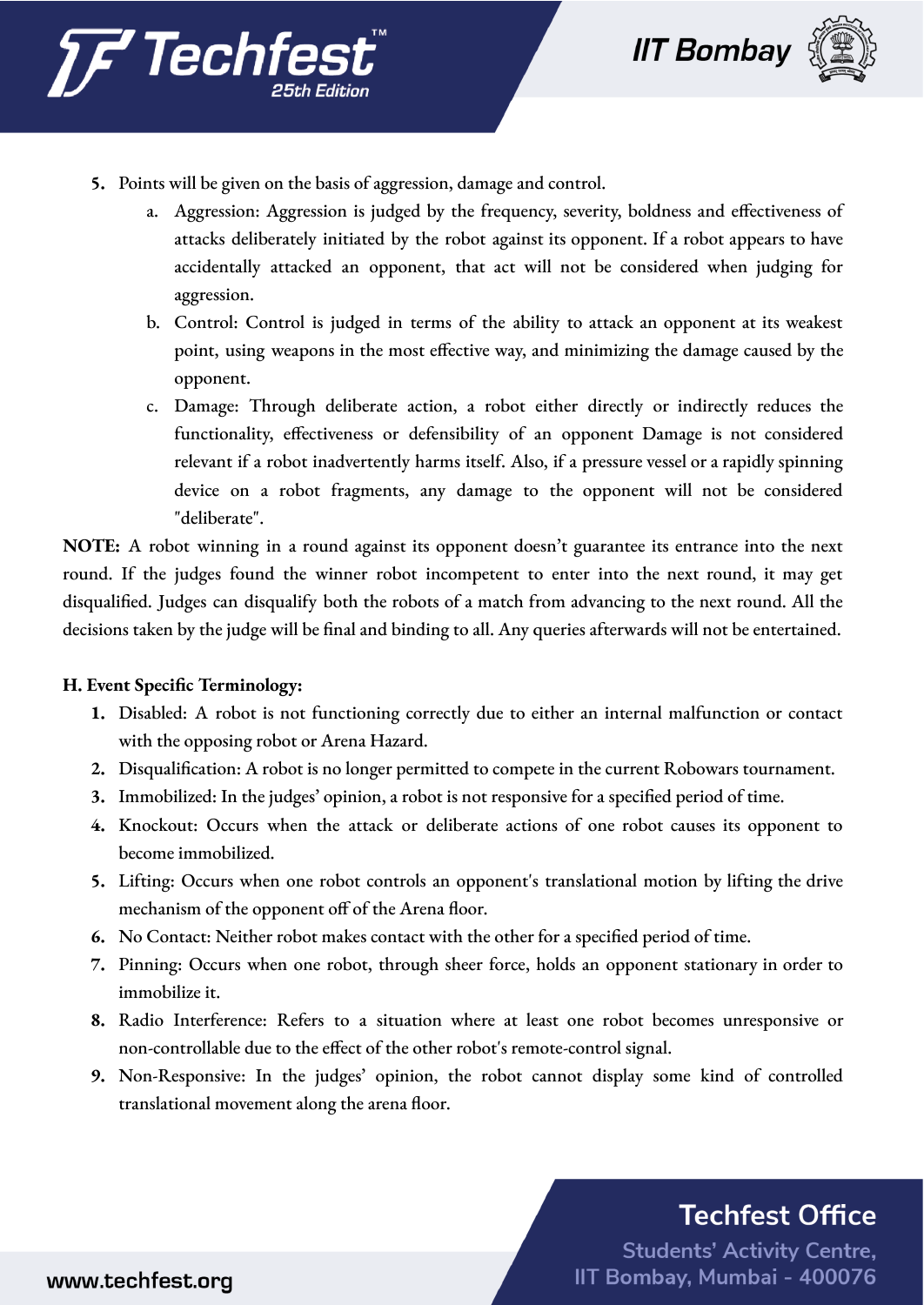





- **10.** Restart: Occurs after a fault or a timeout has been declared and the competing robots are ready to continue.
- **11.** Stuck: A robot is hung-up in a part of the arena, an arena hazard or an opponent, such that it is effectively non-responsive.
- **12.** Tap-Out: Occurs when a robot's operators decide that they no longer want to continue the match and concede the win to the opposing team.
- **13.** Technical Knockout: Occurs when a robot wins due to immobilization of its opponent even though, in the judges' opinion, no action of the winning robot caused the opponent's immobilization.
- **14.** Timeout: A temporary halting of a match. Timeouts are usually called to separate robots but can be called for other reasons as well.

### **I. Certificate Policy:**

- **1.** Certificate of Excellence will be given to all the winners.
- **2.** Certificates of Participation will be given to all the teams who qualify first round of the competition.
- **3.** The teams which get disqualified due to disobeying any of the competition rules will not be considered for the certificate.
- **4.** A cash prize of INR 50 Thousand will be given for winning, best design, and other subjective criteria which the organizers seem fit.

## **J. Safety Rules:**

Compliance with all event rules is mandatory. It is expected that competitors stay within the rules and procedures of their own accord and do not require constant policing.

- **1.** Special care should be taken to protect the onboard batteries and pneumatics, bot without proper protection will not be allowed to compete.
- **2.** If you have a robot or weapon design that does not fit in this ruleset (even having some elements that are not mentioned as allowed/disallowed in this ruleset) or is somehow ambiguous, please contact Techfest, IIT Bombay at the earliest. Safe innovation is always encouraged, but surprising the organizers with your brilliant exploitation of a loophole may cause your robot to be disqualified before it even competes.
- **3.** Each event has safety inspections. Your team will be allowed to compete at the sole discretion of Techfest authorities, to whom as a builder you are obligated to disclose all operating principles and potential dangers to the inspection staff.

# **Techfest Office**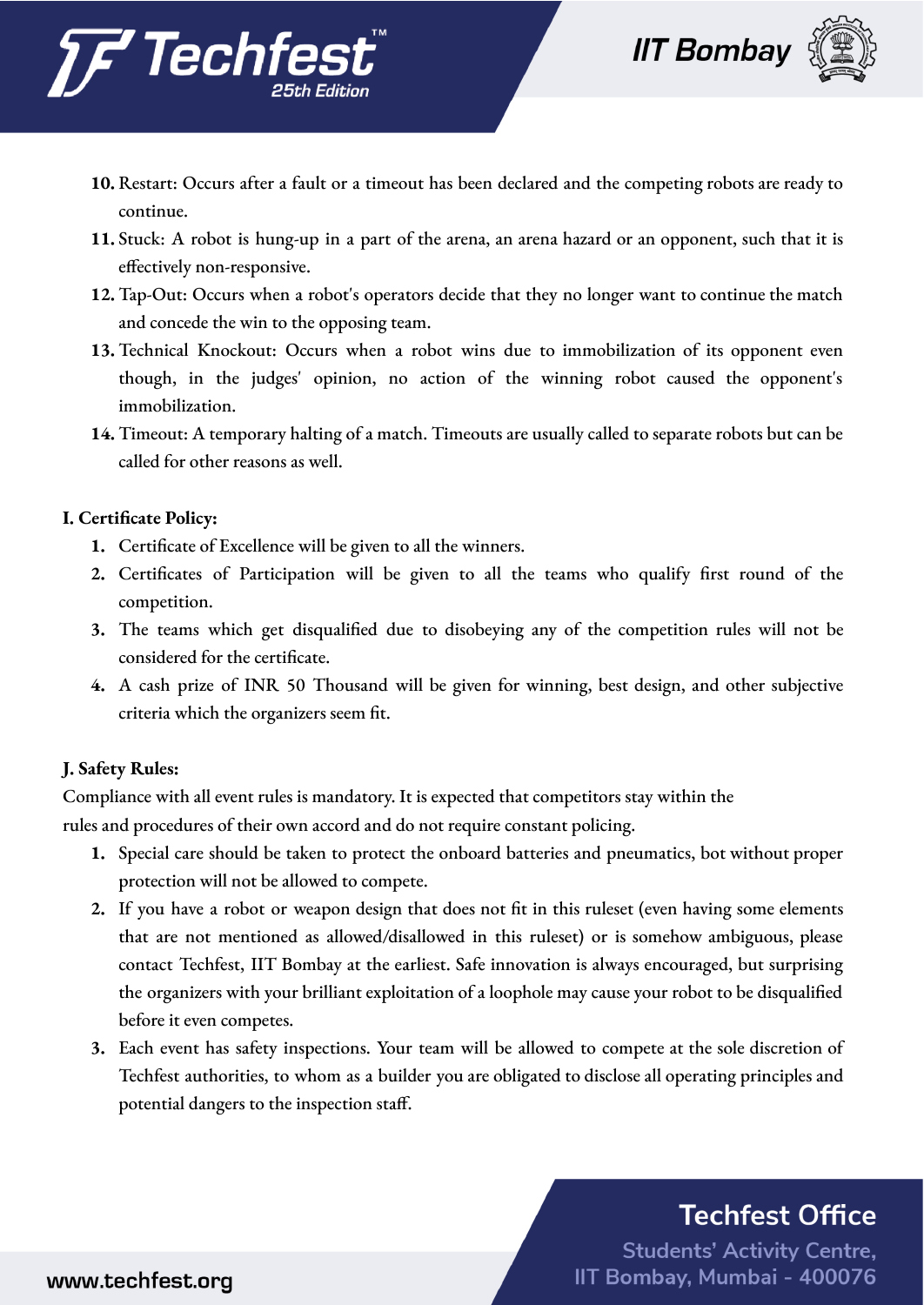



- **4.** Proper activation and deactivation of robots are critical. Robots must only be activated in the arena, testing areas, or with the expressed consent of the event coordinators.
- **5.** All weapons must have a safety cover on any sharp edges.
- **6.** All participants build and operate robots at their own risk. Combat robotics is inherently dangerous. There is no amount of regulation that can encompass all the dangers involved. Please take care to not hurt yourself or others when building, testing and competing. Any kind of activity (repairing, battery handling etc.) which may cause damage to the surroundings during the stay of the teams in the competition area should not be carried out without the consent of the organizers. Not following this rule may result in disqualification.
- **7.** All the resources provided at the time of competition from the organizers should be strictly used only after the consent of the organizers.
- **8.** Once the robots have entered into the arena, no team member can enter into the arena at any point of time. In case if a fight has to be halted in between and some changes have to be done in the arena or condition on the robot(s), it will be done by organizers only.

### **4. ARENA SPECIFICATIONS**

### *Safety Precautions:*

The battle area available to the robots for motion during the match is 1ft inside the polycarbonate walls, to prevent direct impact. The arena is protected by bulletproof polycarbonate walls of 12mm thickness at four sides (excluding the top). The top is protected by a 6mm bulletproof polycarbonate sheet.

### *Arena Diagram:*

The out-to-out dimension of the arena will be 28ft x 28ft x 12ft (l x b x h).

\*These figures/parameters are subject to change. The maximum pressure limit may be upgraded depending on the equipment available. The arena size is also subject to the infrastructure. Polycarbonate thickness may be increased. They will be conveyed through updates to this document, as per the "Important Note" below.

# **Techfest Office**